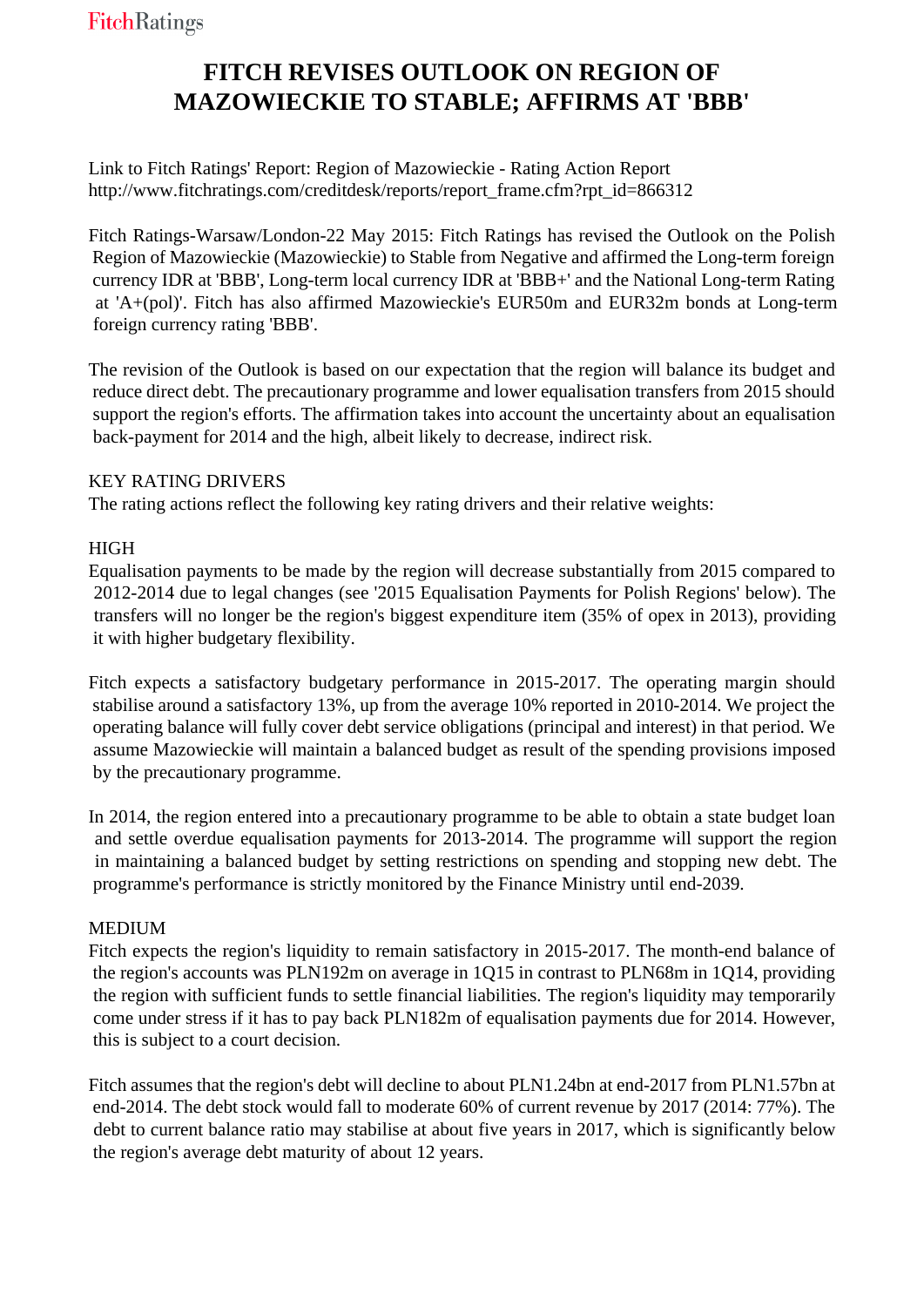We project the indirect risk resulting from the regions shareholdings to remain high, driven by the ongoing need for financial support (capital injections, sureties and loans) for the financially weak health care sector. It will be despite the decrease of the regional companies' debt that dominates the indirect risk. The indirect debt we project to decrease to about PLN600m by 2016 from PLN720m at end-2014 due to the scheduled repayments.

#### RATING SENSITIVITIES

The ratings could be upgraded if the region's net overall risk (direct and indirect risk) falls below 90% of current revenue and if the region demonstrates good operating performance on a sustainable basis with the operating balance around 14% of operating revenue.

Mazowieckie's ratings could be downgraded if the region fails to post an operating balance which fully covers debt service obligations (principal and interest) or if the net overall risk (direct and indirect risk) significantly exceeds Fitch's projections.

#### KEY ASSUMPTIONS

The region's precautionary programme will be maintained until end-2039.

Permanent equalisation mechanism from 2016 will reduce pressure on the region similar to 2015 where a transitional law is valid.

Contact: Primary Analyst Dorota Dziedzic Director +48 22 338 62 96 Fitch Polska S.A. 16 Krolewska Street Warsaw 00-103

Secondary Analyst Magdalena Mikolajczak Analyst +48 22 338 62 85

Committee Chair Vladimir Redkin Senior Director +7 495 956 9901

Media Relations: Peter Fitzpatrick, London, Tel: +44 20 3530 1103, Email: peter.fitzpatrick@fitchratings.com.

Additional information is available on www.fitchratings.com

Applicable criteria, 'Tax-Supported Rating Criteria', dated 14 August 2012, and 'International Local and Regional Governments Rating Criteria outside United States', dated 18 May 2015, are available on www.fitchratings.com.

Applicable Criteria and Related Research: International Local and Regional Governments Rating Criteria http://www.fitchratings.com/creditdesk/reports/report\_frame.cfm?rpt\_id=865254 Tax-Supported Rating Criteria http://www.fitchratings.com/creditdesk/reports/report\_frame.cfm?rpt\_id=686015